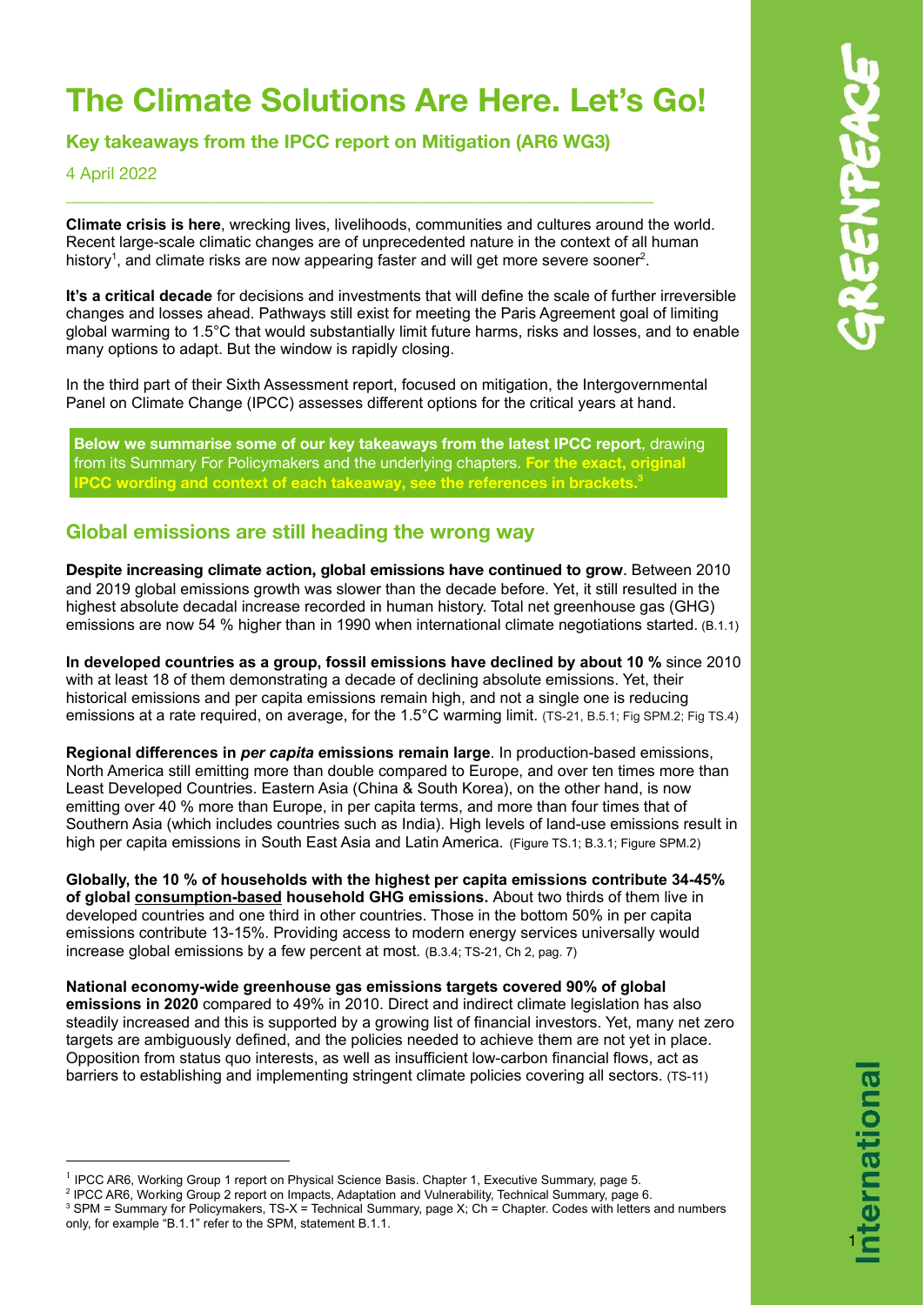**Implementing only countries' current emission reduction targets and policies would close the door for the 1.5°C warming limit** 4 . While recent improvements in national targets have narrowed the gap between required action and countries' national plans for 2030 by about 15-20%, the Nationally Determined Contributions overall still use up the remaining carbon budget for 1.5°C by 2030. (B.6; B.6.2; B.1.3)

*Current* **fossil infrastructure will emit more greenhouse gases than is compatible with limiting warming to 1.5°C**, unless retired early or reduced in use**.** This underlines the importance of early phasing out of, in particular, existing fossil power plants and continued cancellation of new ones, as the power sector is comparatively easy to decarbonise. If not prevented, the continued installation of fossil fuel-based infrastructure will 'lock-in' high emissions. (SPM B.7; Ch 2.7.3; C.4)

**23-42% of global GHG emissions are associated with food systems**, while there is still wide-spread food insecurity and malnutrition. Both supply and demand side measures are important to reduce the GHG intensity of food systems. (TS-88)

**Progress in the alignment of financial flows towards the Paris Agreement goal remains slow** and tracked climate finance flows are distributed unevenly across regions and sectors. Annual tracked total financial flows for climate adaptation and mitigation increased by up to 60% between 2013/14 and 2019/20, but growth has slowed recently. Climate finance flows from developed to developing countries still remain below the level of USD 100 billion per year pledged under the UNFCCC, and public and private flows for fossil fuels are still greater than those for climate adaptation and mitigation. (B.5; B.5.4)

#### **…but there's some REALLY good news too!**

**Multiple low-carbon technologies have shown rapid progress since the previous IPCC assessment report in 2014 (AR5) – in cost, performance, and adoption – enhancing the feasibility of rapid energy transitions**. This results from a mix of policy instruments that have enabled these cost reductions and supported global adoption. (TS-25; B.4)

**The rapid deployment and unit cost decrease of modular technologies like solar, wind, and batteries have occurred much faster than anticipated by experts and modelled in previous mitigation scenarios**. The political, economic, social, and technical feasibility of solar energy, wind energy and electricity storage technologies has improved dramatically over the past few years. Since 2010 the unit costs of solar energy have dropped by 85%, wind energy by 55%, and lithium-ion batteries by 85%, while the deployment of solar has increased over ten fold and electric vehicles over hundred fold. (TS-25; B.4.1)

**The levelised costs of solar and wind are now equal to or cheaper than those of coal and gas**, even before accounting for the harm (externalities) caused by fossil fuels. (Fig SPM.3)

**Since AR5, there has been a significant breakthrough in the opportunities to reduce transport GHG emissions in an economically efficient way** due to electrification of land-based vehicle systems, which are now commercially available. (Ch 10, p 93)

**There's an ongoing mind shift around the opportunities of all industries to reach net zero emissions**, with electrification and hydrogen emerging among key mitigation options as a result of renewable electricity costs falling rapidly. On the demand side of the industrial sector, there has been renewed attention to end-use demand, material efficiency and more and better-quality recycling measures. (Chapter 11, page 7)

**The development of integrated approaches to construction and retrofit of buildings since AR5 has led to the widespread of zero energy/carbon buildings in all climate zones.** (Ch9,p.5)

 $4$  And from staying very likely (>90%) below 2°C. See Category C1 in Table SPM.1.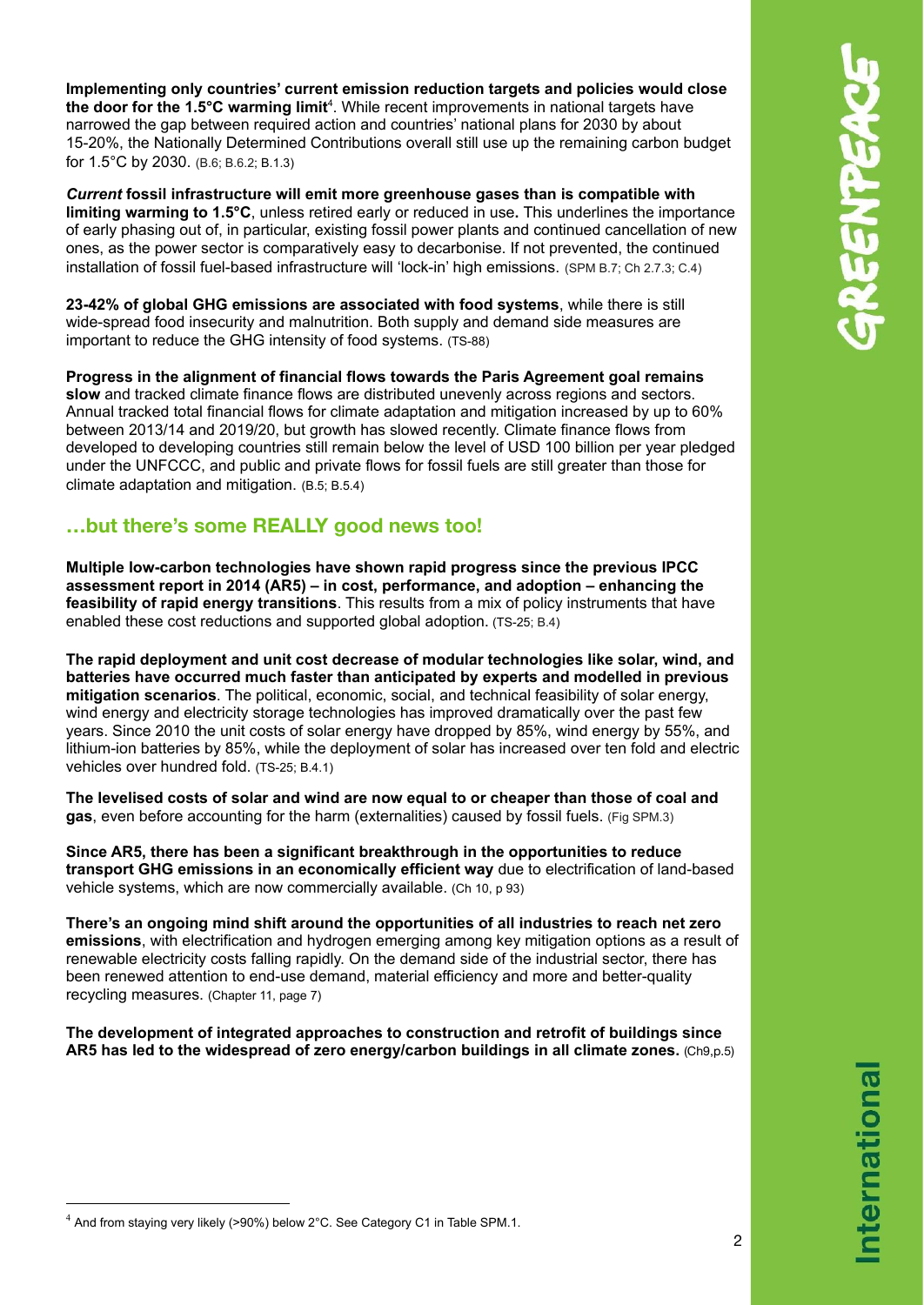## **Solutions exist for reaching the Paris Agreement goals**

**To meet the Paris Agreement warming limit** global carbon emissions need to be about halved by 2030 from current (2019) levels on their way to net zero by mid century, while all GHGs reach net zero in 2070/2075. This is compatible with pathways that limit warming to 1.5°C with little to no overshoot, with at least 50 % certainty, and would *very likely* keep below 2°C. (C.1.2;Table SPM.1,C1a)

**Fossil fuel use needs to decline fast**, with fastest reduction rates required in pathways that aim at 1.5°C with low reliance on carbon dioxide removal and low pressure on land and biodiversity and assume using resources efficiently. By 2050, coal use in such pathways would decline by up to 100 %, oil by up to 90 % and gas by up to 85 % from 2019 levels. (C.3.6; Ch 3, Figure 3.8; C.3.2)

**Solutions exist for at least halving global GHG emissions by 2030**, with more than half of the potential comes with no or low costs (of less than USD20/tCO2-eq) or negative costs. This means that some of the options, like solar and wind and more efficient mobility and housing, can save money compared to continuing on current trends. (C.12; C.12.1; SPM.7)

**Largest contributions in closing the 2030 gap could come from solar and wind energy, energy efficiency improvements, reduced deforestation, restoration of ecosystems, soil carbon sequestration in agriculture and CH4 emissions reductions**. Some of the potential related to the protection and restoration of forests, peatland, coastal wetland and other ecosystems comes with higher costs, when only monetary costs are considered, but also with high rewards in co-benefits, if implemented well, respecting the rights and knowledge of Indigenous Peoples and local communities. (C.12.1; Figure SPM.7; Ch4, p.96)

**Implementing immediate, deep emission reductions and systems transformations will be needed in** *all* **sectors** from energy to urban systems, industry, buildings, transport, land-sector and food systems, and in all those sectors solutions exist. Wide-spread electrification of different end-uses across sectors is needed in replacing fossil fuel use. (Section SPM C.3; TS-46)

**The Agriculture, Forestry and Other Land Uses (AFOLU) sector offers significant mitigation opportunities 5** in short and long-term while providing food, wood and other renewable resources as well as biodiversity conservation. Altogether they cover about a third of the potential by 2030 at costs below 100 USD tCO2-eq, much of it at low cost (0-20 USD tCO2-eq). Where carefully and appropriately implemented, such action could deliver substantial co-benefits and help address many of the wider challenges associated with land management. If deployed badly then, when taken together with the increasing need to produce food, feed, fuel and wood, they may exacerbate trade-offs with the conservation of habitats, adaptation, biodiversity and other services, and push millions of additional people at risk of hunger. At the same time the capacity of the land +to support these functions may be threatened by climate change. (TS-84; Table 12.4; Ch 2 p.102)

**By 2050, comprehensive demand-side strategies across all sectors could reduce GHG emissions by 40-70 %** compared to the projection with stated policies. Such "Avoid, Shift and Improve" strategies aim at delivering wellbeing services (nutrition, mobility, shelter and products) with lower emissions, by changing the *design* and *use* of infrastructure, the *adoption* of end-use technology, and the socio-cultural factors (social norms, culture and behavior) that influence demand. (C.10.2; TS-98; Figure SPM.6)

**Rapid and deep changes in demand make it easier for every sector to reduce emissions.** The greatest *Avoid* potential comes from reducing long-haul aviation and providing short-distance low-carbon urban infrastructures. The greatest *Shift* potential would come from switching to plant-based diets. The greatest *Improve* potential comes from within the building sector, and in particular increased use of energy efficient end-use technologies and passive housing. (TS-98)

**Providing better services with less energy and resource input is consistent with providing well-being for all.** Demand-side potential differs between regions, and some regions require additional energy, capacity and resources for well-being and to address malnutrition. (C.10; C.10.1)

**Wealthy individuals contribute disproportionately to higher emissions and have a high potential for emissions reductions** while maintaining decent living standards and well-being*.* As an example, while aviation emissions have grown particularly fast, only 2-4% of the global

3

<sup>5</sup> AFOLU mitigation options include measures related to forests and natural ecosystems (protection, restoration, reforestation), and to food systems: carbon sequestration, shift to plant-based diets, reductions in N2O and CH4, reductions in food loss and waste.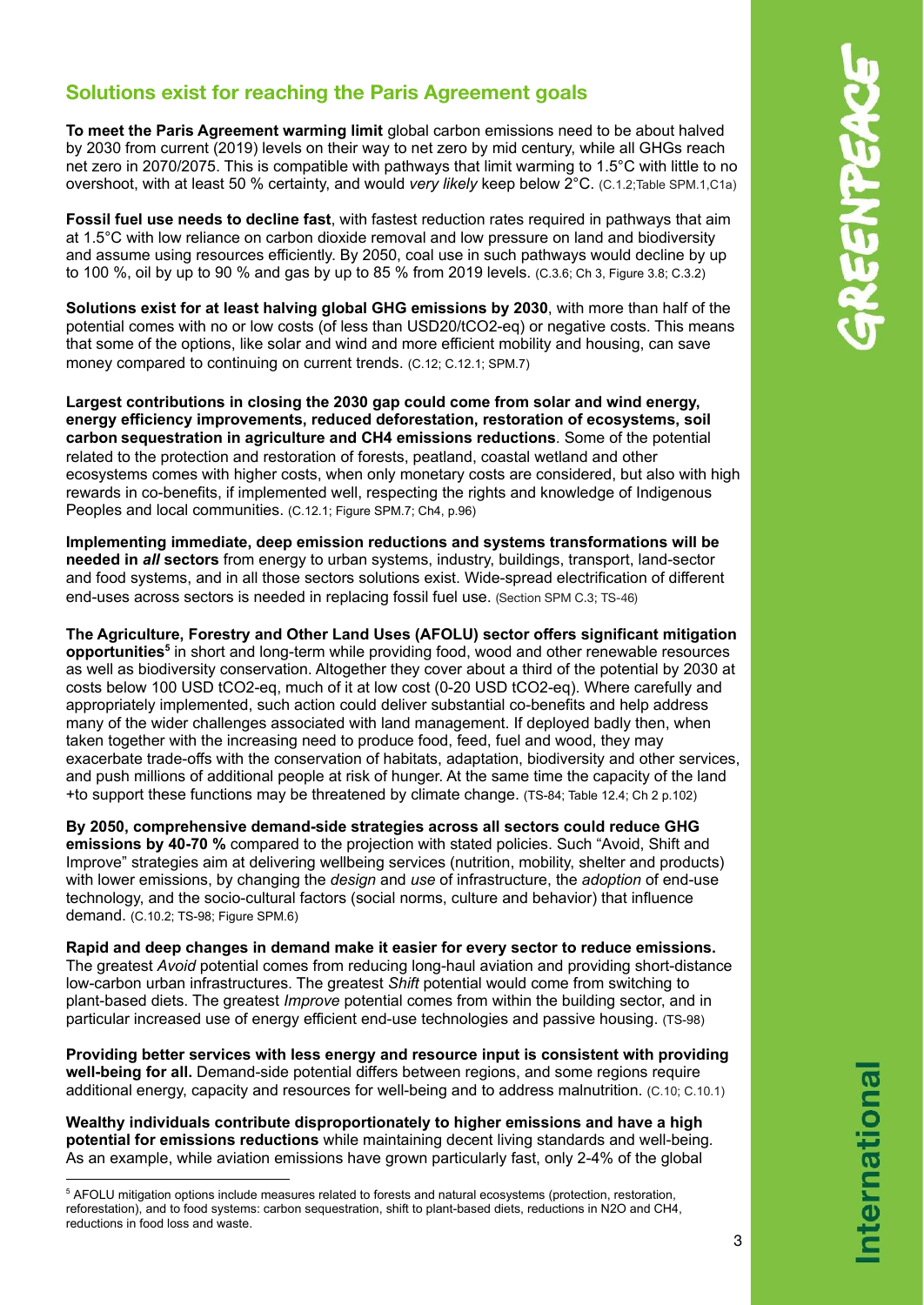population flew internationally in 2018, with 1% of the world population emitting 50% of CO2 from commercial aviation. Addressing inequality and many forms of status consumption supports climate change mitigation efforts. (C.10.2; TS-24; Ch5, p26; C.10.4)

**Achieving net zero CO2 or GHG emissions globally or at country level entails the deployment of Carbon Dioxide Removal (CDR)** to counterbalance hard-to-abate residual emissions (e.g., emissions from aviation, agriculture, industrial processes). The deployment of CDR faces feasibility and sustainability constraints especially at large scales. Currently afforestation, reforestation, improved forest management, agroforestry and soil carbon sequestration are the only widely deployed CDR methods. Afforestation and reforestation, biomass production for BECCS and biochar potentially compete for land, water and other resources, implying possible adverse outcomes for ecosystem health, biodiversity, livelihoods and food security. The removal and storage of CO2 through vegetation and soil management can be reversed by human or natural disturbances; it is also vulnerable to climate change impacts. There are concerns that the prospect of large-scale CDR could obstruct near-term emission reductions efforts, might not deliver the intended benefit of removing CO2 durably from the atmosphere and bring about adverse side effects. (C.11.2; C.11; C.11.1; C.11.3, Ch 12, pag 39, 55, TS Table TS.7)

### **Conditions for enabling needed emission cuts**

**Shifting development pathways towards sustainability implies making transformative changes that disrupt existing developmental trends**. Climate change is the result of decades of unsustainable production and consumption patterns, as well as governance arrangements and political economic institutions that lock in resource-intensive development patterns. Changes to such development pathways would not be marginal, but include technological, systemic and socio-behavioural changes. (TS-33; TS-141)

**Integrated policy, economy wide approaches and enabling conditions will be required** in governance, policy, finance, institutions, innovation, behaviour and lifestyle. (TS-112)

**In the immediate future, annual investment flows into solutions will need to multiply to achieve the needed 2030 emission cuts.** Current mitigation financial flows (public, private, domestic and international) are a factor of three to six below the average levels needed up to 2030 in scenarios that likely limit warming to 2°C or 1.5°C. Investment gaps are widest for the AFOLU sector in relative terms and for developing countries. When investment needs for eg. adaptation, reduction of losses and damages, general infrastructure, and climate-responsive social protection are taken into account, financing gaps and challenges for developing countries become even wider relative to those for developed countries. (E.5.1)

**Critical years are at hand for getting the right incentives in place.** If investments in coal and other fossil infrastructure continue, energy systems will be locked-in to higher emissions. In urban infrastructure, too, the construction of new and upgrading of existing infrastructure can result in significant committed emissions by 2030. (TS-53; TS-65)

**There is sufficient global capital and liquidity to close investment gaps, but barriers both within and outside the financial sector would need to be overcome**, and macroeconomic headwinds facing developing regions. Barriers to the deployment of commercial finance include inadequate assessment of climate risks, a mismatch between capital and investment needs, home bias considerations, differences in risk perceptions, country indebtedness levels, economic vulnerability, and limited institutional capacities. Despite the increasing attention of investors and many initiatives by financial regulators and institutions to assess and address climate-related financial risks, there is limited evidence that this attention has directly impacted emission reductions. Risks remain greatly underestimated by financial institutions and markets, limiting the capital reallocation needed for the low-carbon transition. (E.5.2; TS-122)

**Political leadership and intervention remains central to addressing uncertainty as a fundamental barrier for a redirection of financial flows**. Existing policy misalignments, including fossil fuel subsidies, undermine the credibility of public commitments and limit financial sector action. Clear signalling by governments and the international community, including a stronger alignment of public sector finance and policy, and higher levels of public sector climate finance, reduces uncertainty and transition risks for the private sector. (Ch15, p.5; E.5.4)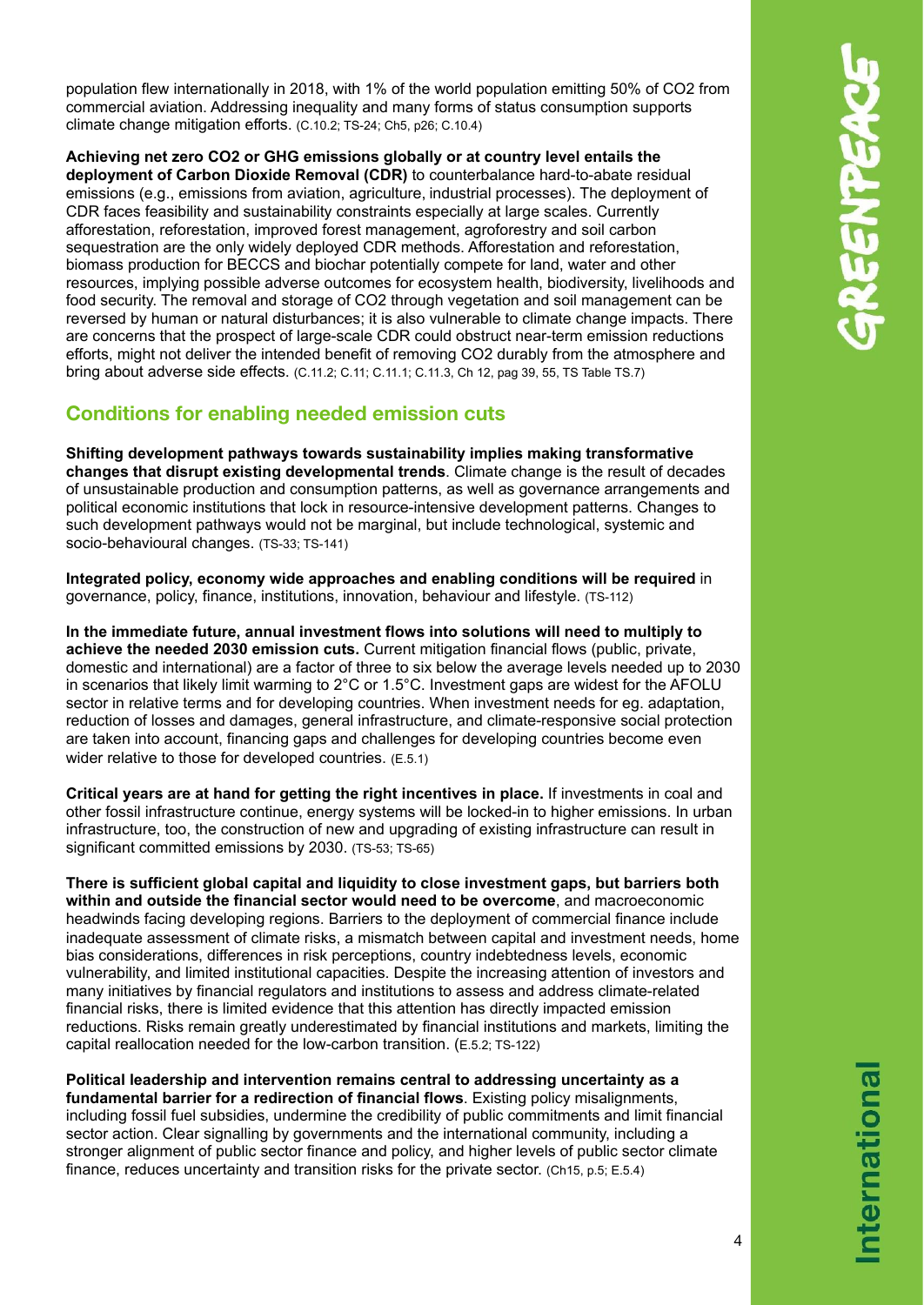**Removing fossil fuel subsidies could reduce emissions by up to 10% by 2030** while improving public revenue and macroeconomic performance, supporting low income groups, and reaping other environmental and sustainable development benefits. A gradual redirection of existing agriculture and forestry subsidies would greatly advance mitigation too. (E.4.2; TS-88)

**Tackling barriers caused by fossil-related stranded assets can enable action.** Meeting climate goals will strand assets, including fossil infrastructure and unburned fossil fuel resources, the economic impacts of which could amount to trillions of dollars. Countries, businesses, and individuals, who stand to lose wealth, may therefore desire to keep assets in operation even if financial, social, or environmental concerns call for retirement. It will be easier to retire these assets If the risks are communicated, if sustainability reporting is mandated and enforced, and if corporations are protected with arrangements that shield them from short-term shareholder value maximisation. (Box TS.8)

**Equity and justice are important considerations for effective climate policy** and for securing national and international support for deep decarbonisation, given the differences in GHG emissions contributions, degree of vulnerability and impacts, as well as capacities within and between nations. (TS-5)

**Accelerated international financial cooperation is a critical enabler of low-carbon and just transitions**, and can address fundamental inequities in access to finance and the costs of, and vulnerability to, the impacts of climate change. Options include: increased levels of public finance and publicly mobilised private finance flows from developed to developing countries in the context of the USD100 billion-a-year goal; increase the use of public guarantees to reduce risks and leverage private flows at lower cost; local capital markets development; and building greater trust in international cooperation processes. International coordination of trade policies is needed too, as misaligned trade and investment agreements may hinder climate mitigation. (E.5; E.5.3; TS-120)

**Climate laws enable mitigation action** by signalling the direction of travel, setting targets, mainstreaming mitigation into sector policies, enhancing regulatory certainty, creating lawbacked agencies, creating focal points for social mobilisation, and attracting international finance. Both market-based and regulatory policies have distinct, but complementary roles. (TS-109)

**Shifts in development pathways result from both sustained political interventions and bottom-up changes in public opinion**. Collective action by individuals as part of social movements or lifestyle changes underpins system change. (TS-34)

**Climate litigation is growing and can affect the outcome and ambition of climate governance.** Since 2015, at least 37 systemic cases have been initiated against states that challenge the overall effort of a state to mitigate or adapt to climate change. If successful, such cases can lead to an increase in a country's overall ambition to tackle climate change. Climate litigation has also successfully challenged governments' authorisations of high-emitting projects setting precedents in favour of climate action. Climate litigation against private sector and financial institutions is also on the rise. (TS-111)

**Effective climate governance builds on engagement with civil society, political actors, local communities, Indigenous Peoples, business youth, labour and media**. The extent to which different actors are engaged influences political support for climate change mitigation and eventual policy outcomes. (E.3; E.3.3)

**Social equity reinforces capacity and motivation for mitigating climate change**. Impartial governance such as fair treatment by law-and-order institutions, fair treatment by gender, and income equity, increases social trust, thus enabling demand-side climate policies. High status (often high carbon) item consumption may be reduced by taxing absolute wealth without compromising well-being. (TS-120)

**Shift away from fossil fuel-based energy economy could significantly disrupt the status quo**, **leading to a stranding of financial and capital assets and shifting of political-economic power. Ensuring the decision-making process is not unduly influenced by actors with much to lose is key to managing a transformation.** (Ch4, page 82)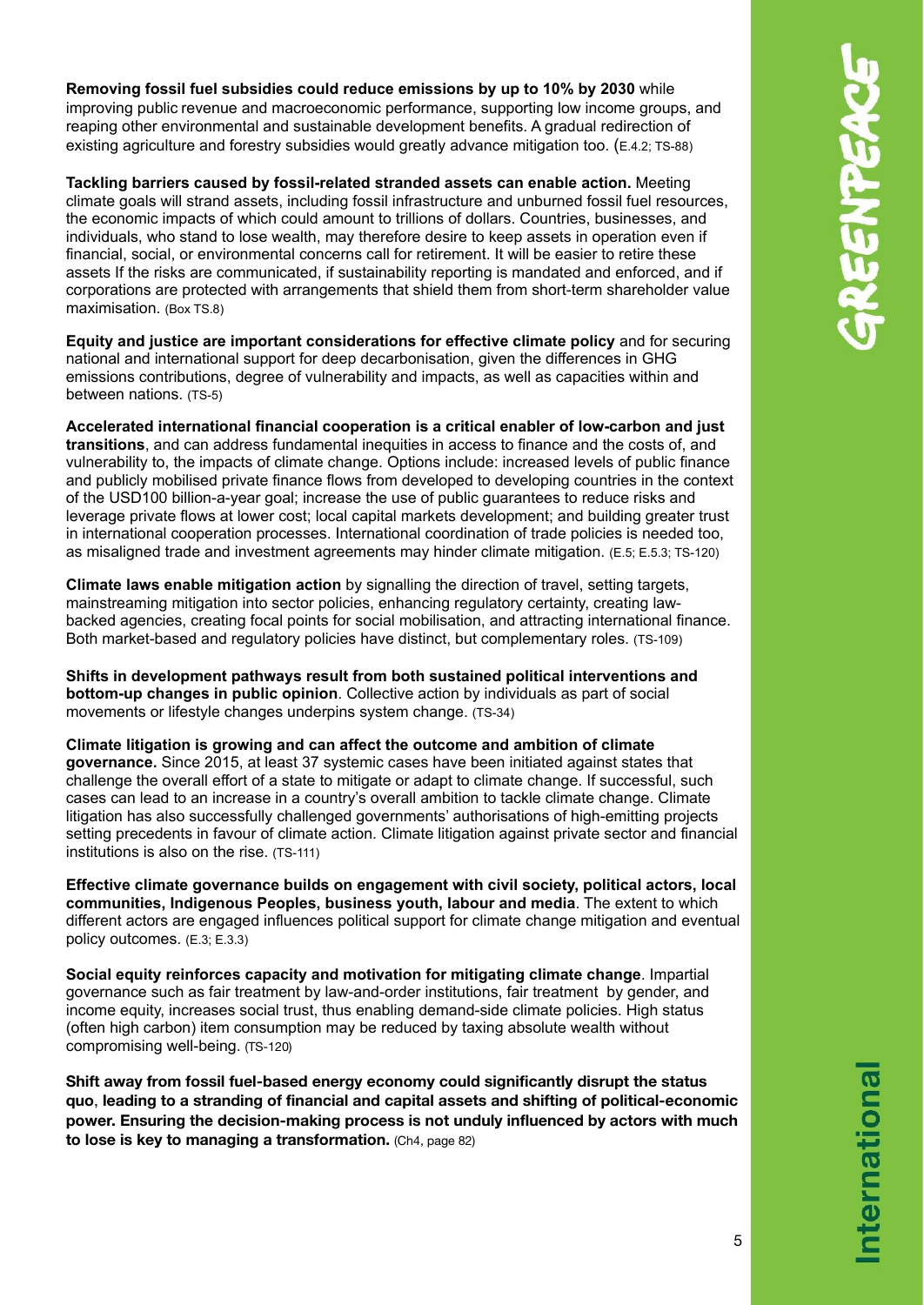# **Greenpeace conclusions for action**

*The IPCC is tasked to be policy relevant, but not policy prescriptive. They present a menu of options from which policymakers are expected to draw conclusions for action. Below we present the Greenpeace conclusions for action.*

**The science is clear, the situation is serious, and now it's all hands on deck.** We must do everything faster and bolder, at all levels, leaving no sector behind.

**Heading for zero global carbon emissions, through at least halving them by 2030**, while urgently cutting other emissions too, provide the minimum benchmarks for action. Those with more capacity and responsibility must lead the way and support others in their journey.

**Governments must align their targets with 1.5°C by the COP27** climate conference in Egypt this year. With current policies we are still heading towards a grim 3°C future, and finance keeps flowing to problems instead of solutions.

**There can be no new fossil fuel investments anywhere, and existing fossil fuel plants need to be retired early**. Governments still plan to produce more than double the amount of fossil fuels in 2030 than what would be inconsistent with limiting warming to 1.5°C. This demonstrates the urgency of aligning 2030 targets, policies, investment plans and financial flows with 1.5°C. Smart, efficient and sustainable solutions are ready to meet all our energy needs, if allowed to.

**Carbon dioxide removal offers no silver bullet.** It is fundamental that we protect and improve the ability of our forests and soils to sequester more carbon. But relying on carbon removal on a large scale is not an option, given the many uncertainties, barriers and risks. Our utmost priority must be in stopping further emissions from entering the atmosphere right now, rather than relying on theoretical large-scale removals far in the future.

**We must protect and restore ecosystems and fix the broken food system to build resilience.** Healthy ecosystems are more resilient in the face of inevitable climatic changes. We must protect at least 30% of our land and oceans by 2030 and reduce all pressures on ecosystems in full respect of Indigenous Peoples' and local communities' rights. We must end deforestation and restore forests and other terrestrial ecosystems. We must speed up the necessary transformation of the food system by globally reducing production and consumption of animal products 50% by 2050 (with a 70% reduction in consumption by 2030 in high-consuming groups), phasing out the dependency on chemical inputs, reducing food waste, minimizing the use of land for bioenergy, and shifting towards ecologically-produced plant-based diets.

**Financial institutions - banks, asset managers and insurers, as well as the companies to whom they lend and whose shares they own, must align their business with the objectives of the Paris Agreement**, to pursue limiting global average temperature increase to 1.5°C, as shifting investment will be key to avoiding high-carbon lock-in. Greenwash with empty net-zero pledges relying on imaginary offsets only add fuel to the problem.

**We must deliver in solidarity**. Today the true costs of climate change are paid predominantly by those who have caused it the least. Rich governments must deliver on their Paris climate finance commitments, provide technology transfer, take lead in closing the adaptation gap and get serious with addressing loss and damage.

**The development model based on infinite growth and extraction is unjust and obsolete**. It needs to go. We deserve a future that respects people and the limits and cycles of the earth. We deserve a future where there is no power of economic gains over life; one connected with nature, rooted in a diversity of communities where decisions are made inclusively and equality is assured. A future based on solidarity and cooperation, where progress is measured in collective wellbeing from the local to the global level. Away from profit maximization in the short term and individual value claiming over the limits of nature and the rights of people. Away from overconsumption and